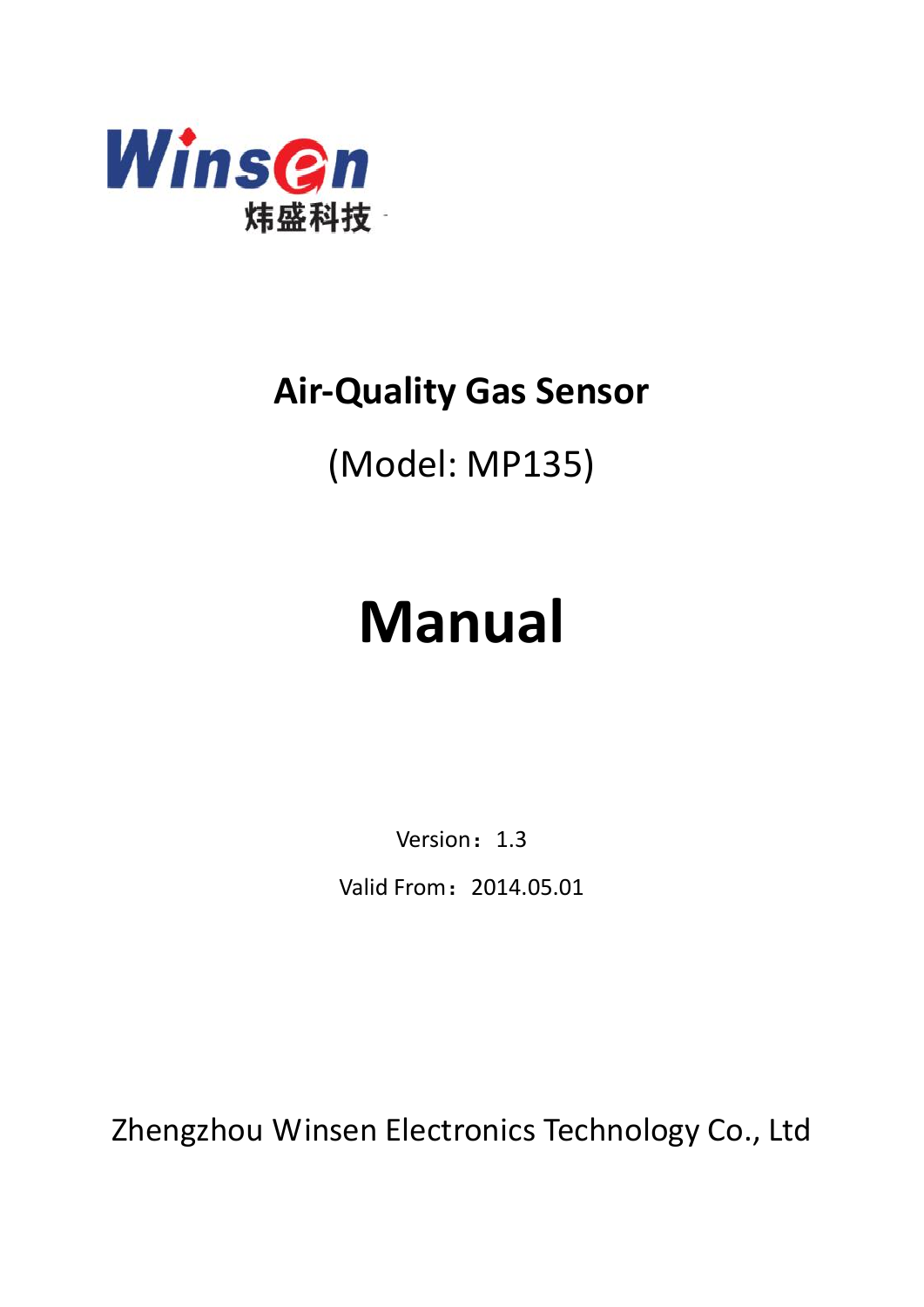### **Statement**

This manual copyright belongs to Zhengzhou Winsen Electronics Technology Co., LTD. Without the written permission, any part of this manual shall not be copied, translated, stored in database or retrieval system, also can't spread through electronic, copying, record ways.

Thanks for purchasing our product. In order to let customers use it better and reduce the faults caused by misuse, please read the manual carefully and operate it correctly in accordance with the instructions. If users disobey the terms or remove, disassemble, change the components inside of the sensor, we shall not be responsible for the loss.

The specific such as color, appearance, sizes &etc, please in kind prevail.

We are devoting ourselves to products development and technical innovation, so we reserve the right to improve the products without notice. Please confirm it is the valid version before using this manual. At the same time, users' comments on optimized using way are welcome.

Please keep the manual properly, in order to get help if you have questions during the usage in the future.

Zhegnzhou Winsen Electronics Technology CO., LTD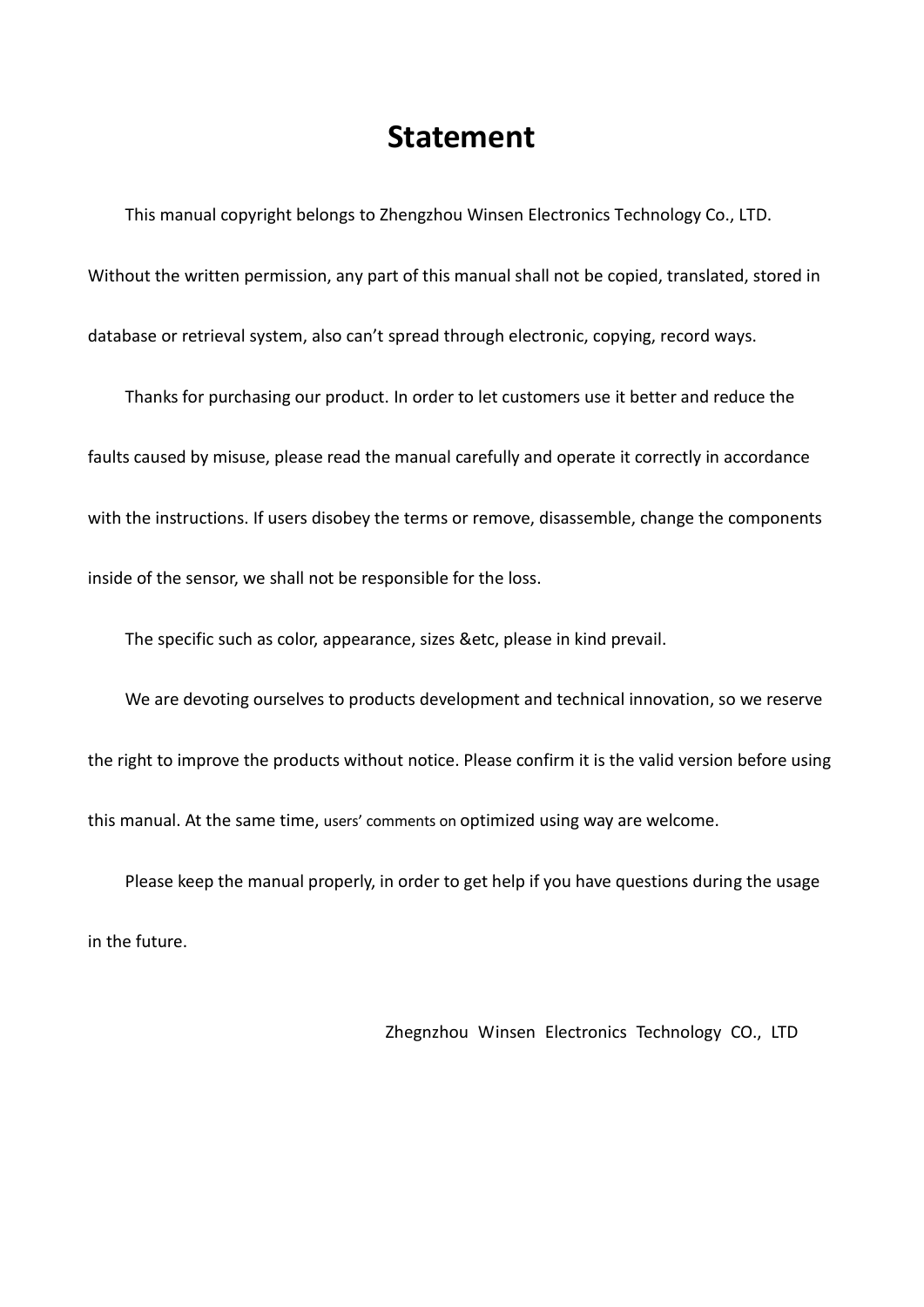#### **MP135 Air-Quality Gas Sensor**

#### **Profile**

MP135 gas sensor is for air quality. It adopts multilayer thick film manufacturing technology. The heater and metal oxide semiconductor material on the ceramic substrate of subminiature  $Al_2O_3$  are fetched out by electrode down-lead, encapsulated in metal socket and cap. Conductivity of the sensor is affected by the concentration of target gas. The higher the concentration is, the higher conductivity of sensor gets. Users can adopt simple circuit to convert variation of conductivity into output signal corresponding to gas concentration.



#### **Features**

High sensitivity; Quick response and resume; Low power consumption; Simple detection circuit, Good stability; Long life.

#### **Main Application**

It is used in occasions such as household and office for harmful gas detection, automatic exhaust device, air [cleaner](app:ds:cleaner)…etc.

#### **Technical Parameters table1**

| Model                         |                                       |           | MP135                                     |
|-------------------------------|---------------------------------------|-----------|-------------------------------------------|
| Sensor Type                   |                                       |           | Semiconductor flat surfaced sensor        |
| <b>Standard Encapsulation</b> |                                       |           | <b>Metal Cap</b>                          |
| <b>Detection Gas</b>          |                                       |           | H <sub>2</sub> , Alcohol, CO              |
|                               |                                       |           | $10^\sim$ 500ppmH2                        |
| Detection range               |                                       |           | $5^{\sim}$ 500ppm Alcohol                 |
|                               |                                       |           | 10 $\sim$ 500ppm CO                       |
|                               | Loop voltage                          | VC        | $≤24V$ DC                                 |
| Standard circuit              | Heating voltage                       | VH        | 5.0V±0.1V AC or DC                        |
|                               | Load resistance                       | <b>RL</b> | Adjustable                                |
|                               | Heating resistance                    | <b>RH</b> | 95Ω±10Ω(Room Tem.)                        |
| sensor features               | Heating consumption                   | PH        | $\leq$ 300mW                              |
| in standard test              | Surface resistance                    | <b>RS</b> | 10K $\Omega$ ~100K $\Omega$ (in 50ppm H2) |
| condition                     | Sensitivity                           | S         | Rs(in air)/Rs(in 50ppmH2) $\geq$ 3        |
|                               | Concentration slope                   | $\alpha$  | $\leq 0.6$ (R100ppm/R30ppm H2)            |
|                               | Temperature, humidity                 |           | 20°C±2°C: 65%±5%RH                        |
| Standard<br>condition of      | Standard test circuit<br>Warm-up time |           | VC:5.0V±0.1V;                             |
| test                          |                                       |           | VH:5.0V±0.1V                              |
|                               |                                       |           | More than 48 hours                        |



**Fig1.Sensor Structure**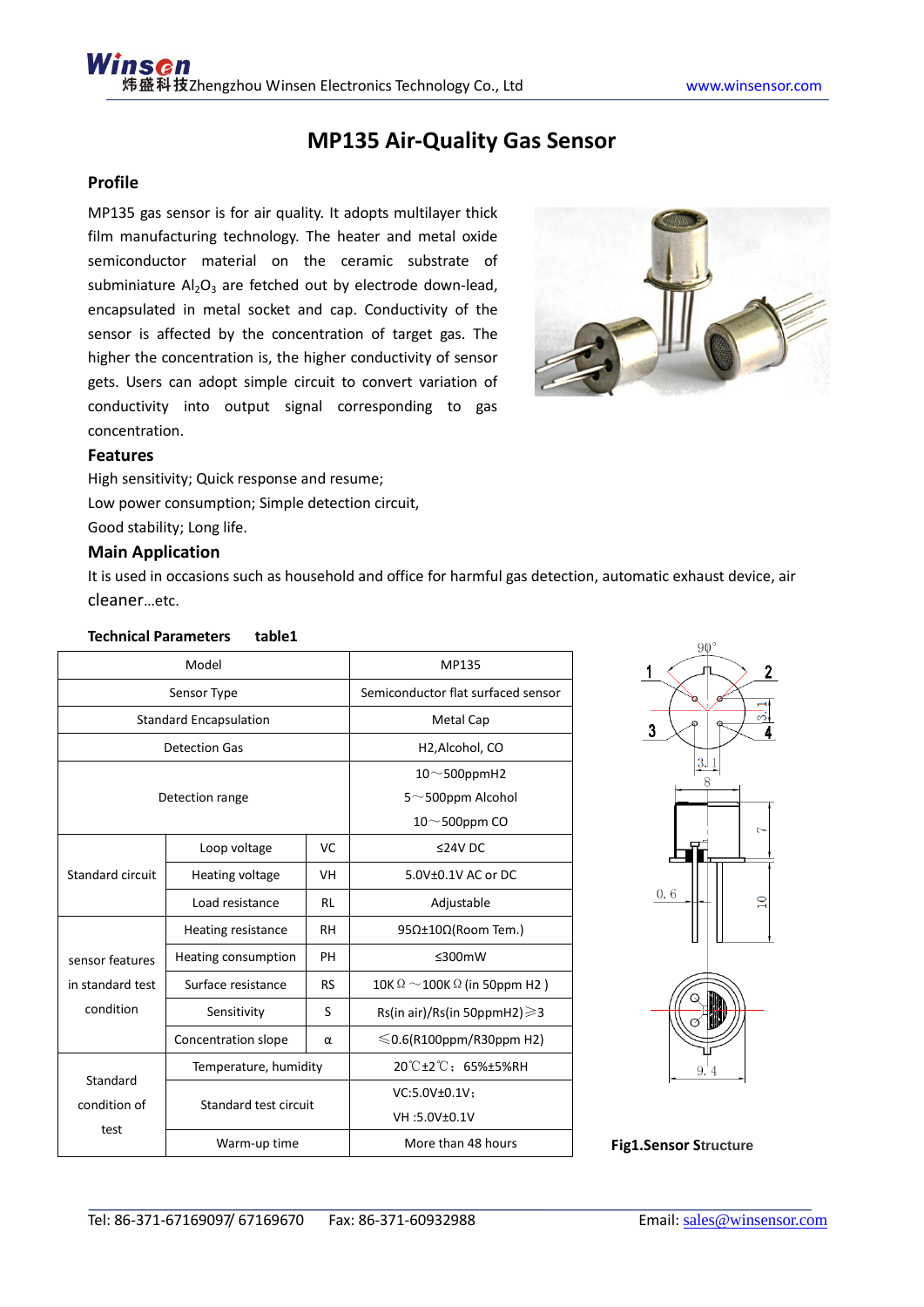#### Winsen ¤技zhengzhou Winsen Electronics Technology Co., Ltd www.winsensor.com

#### **Basic Circuit**



#### **Fig2. MP135 Test Circuit**

**Instructions:** The above fig is the basic test circuit of MP135.The sensor requires 2 voltage inputs: heater voltage ( $V_H$ ) and circuit voltage ( $V_C$ ).  $V_H$  is used to supply standard working temperature to the sensor and it can adopt DC or AC power, while  $V_{RL}$  is the voltage of load resistance  $R_L$  which is in series with sensor. Vc supplies the detect voltage to load resistance  $R_L$  and it should adopts DC power.



#### **Fig3.Typical Sensitivity Curve**

Rs means resistance in target gas with different concentration,  $R_0$  means resistance of sensor in clean air. All tests are finished under standard test conditions.







#### **Fig4.Typical temperature/humidity characteristics**

Rs means resistance of sensor in 50ppm H2 under different tem. and humidity. Rso means resistance of the sensor in 50ppm H2 under 20℃/55%RH.

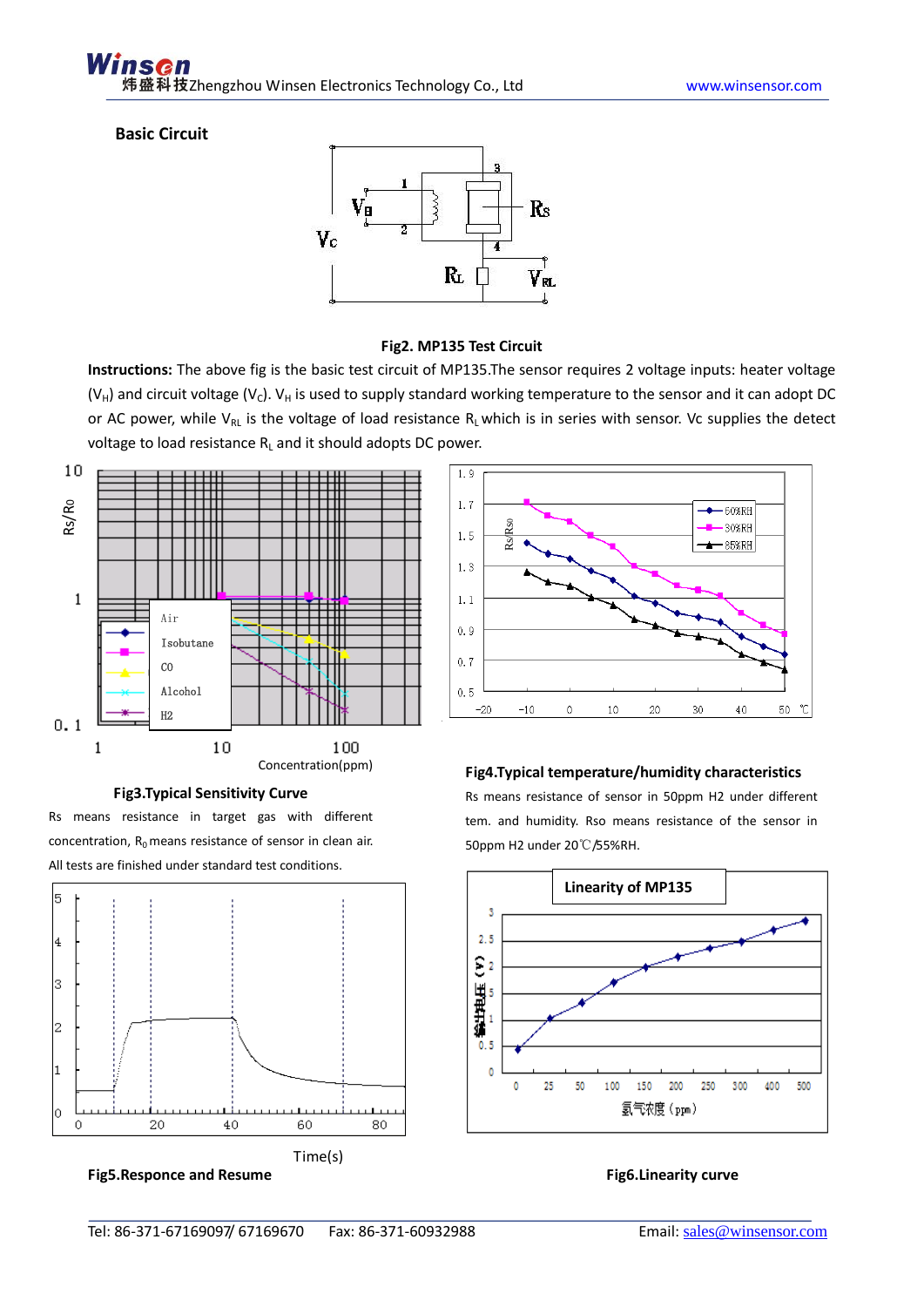

#### **Fig7.long-term Stability of MP135**

NOTE: Test is finished in standard test conditions, the abscissa is observing time and the ordinate is  $V_{RL}$ .

#### **Cautions**

#### **1 .Following conditions must be prohibited**

1.1 Exposed to volatilizable organic silicon steam

Sensing material will lose sensitivity and never recover if the sensor absorbs organic silicon steam. Sensors must be avoided exposing to silicon bond, fixature, silicon latex, putty or plastic contain silicon environment.

1.2 High Corrosive gas

If the sensors are exposed to high concentration corrosive gas (such as  $H_2S$ , SO<sub>x</sub>, Cl<sub>2</sub>, HCl etc.), it will not only result in corrosion of sensors structure, also it cause sincere sensitivity attenuation.

1.3 Alkali, Alkali metals salt, halogen pollution

The sensors performance will be changed badly if sensors be sprayed polluted by alkali metals salt especially brine, or be exposed to halogen such as fluorine.

1.4 Touch water

Sensitivity of the sensors will be reduced when spattered or dipped in water.

1.5 Freezing

Do avoid icing on sensor's surface, otherwise sensing material will be broken and lost sensitivity.

1.6 Applied higher voltage

Applied voltage on sensor should not be higher than stipulated value, even if the sensor is not physically damaged or broken, it causes down-line or heater damaged, and bring on sensors' sensitivity characteristic changed badly.

1.7 Voltage on wrong pins

 As Fig8,Pin 1&2 connects to heater circuit, Pin 3&4 connects to measuring circuit; Under the requested conditions, heating and measuring can use the same power circuit.

NOTE:the two pins near the protuberance mark is heating electrode.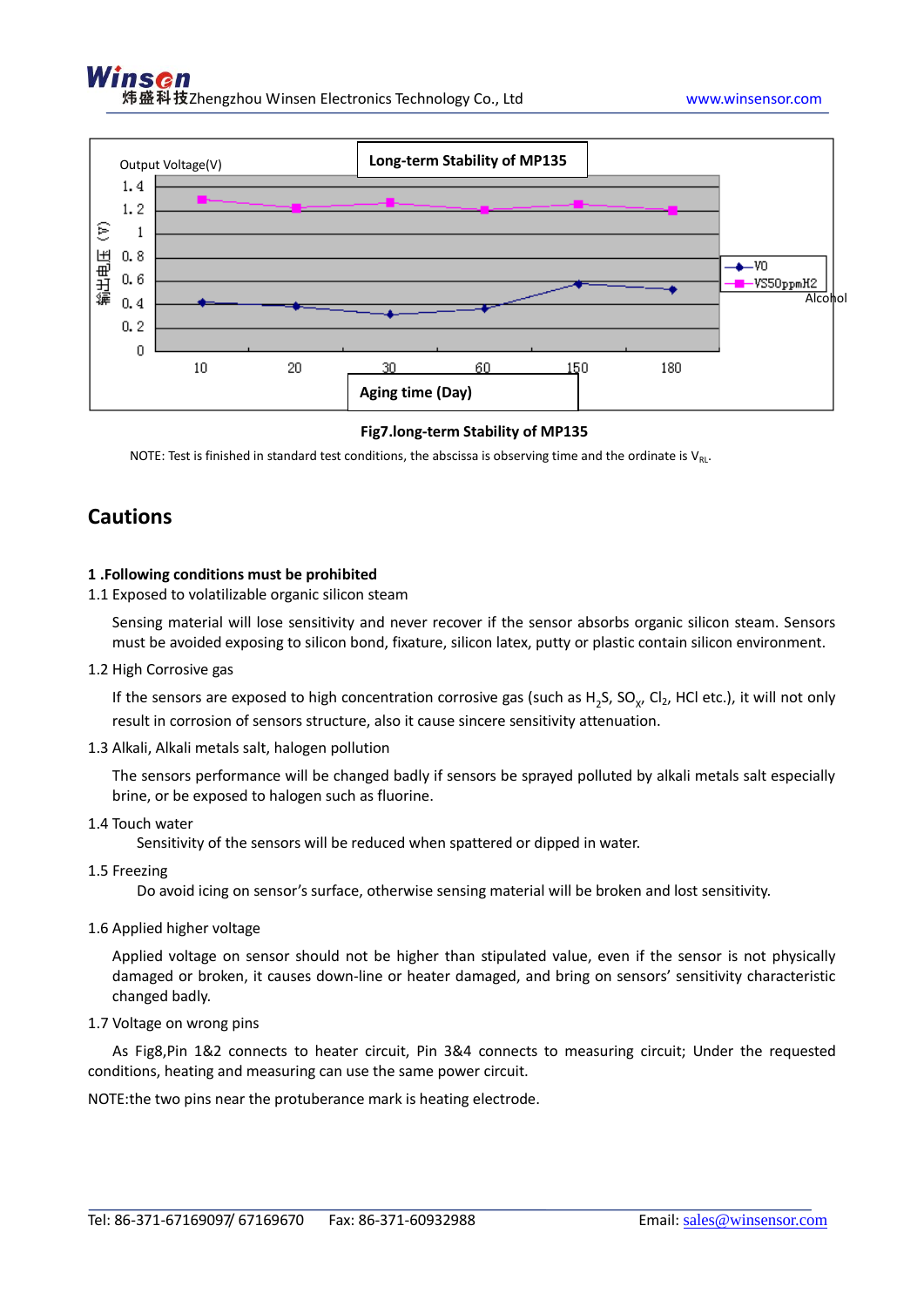

#### **Fig8.Pin Schematic Diagram**

#### **2 .Following conditions should be avoided**

2.1 Water Condensation

Indoor conditions, slight water condensation will influence sensors' performance lightly. However, if water condensation on sensors surface and keep a certain period, sensors' sensitive will be decreased.

2.2 Used in high gas concentration

No matter the sensor is electrified or not, if it is placed in high gas concentration for long time, sensors

characteristic will be affected. If lighter gas sprays the sensor,it will cause extremely damage.

2.3 Long time storage

The sensors resistance will drift reversibly if it's stored for long time without electrify, this drift is related with storage conditions. Sensors should be stored in airproof bag without volatile silicon compound. For the sensors with long time storage but no electrify, they need long galvanical aging time for stability before using. The suggested aging time as follow:

| <b>Storage Time</b>  | <b>Suggested aging time</b> |
|----------------------|-----------------------------|
| Less than one month  | No less than 48 hours       |
| $1~\degree$ 6 months | No less than 72 hours       |
| More than six months | No less than 168 hours      |

#### **Stable2.**

2.4 Long time exposed to adverse environment

No matter the sensors electrified or not, if exposed to adverse environment for long time, such as high humidity, high temperature, or high pollution etc., it will influence the sensors' performance badly.

2.5 Vibration

Continual vibration will result in sensors down-lead response then break. In transportation or assembling line, pneumatic screwdriver/ultrasonic welding machine can lead this vibration.

2.6 Concussion

If sensors meet strong concussion, it may lead its lead wire disconnected.

- 2.7 Usage Conditions
	- 2.7.1For sensor, handmade welding is optimal way. The welding conditions as follow:
	- Soldering flux: Rosin soldering flux contains least chlorine